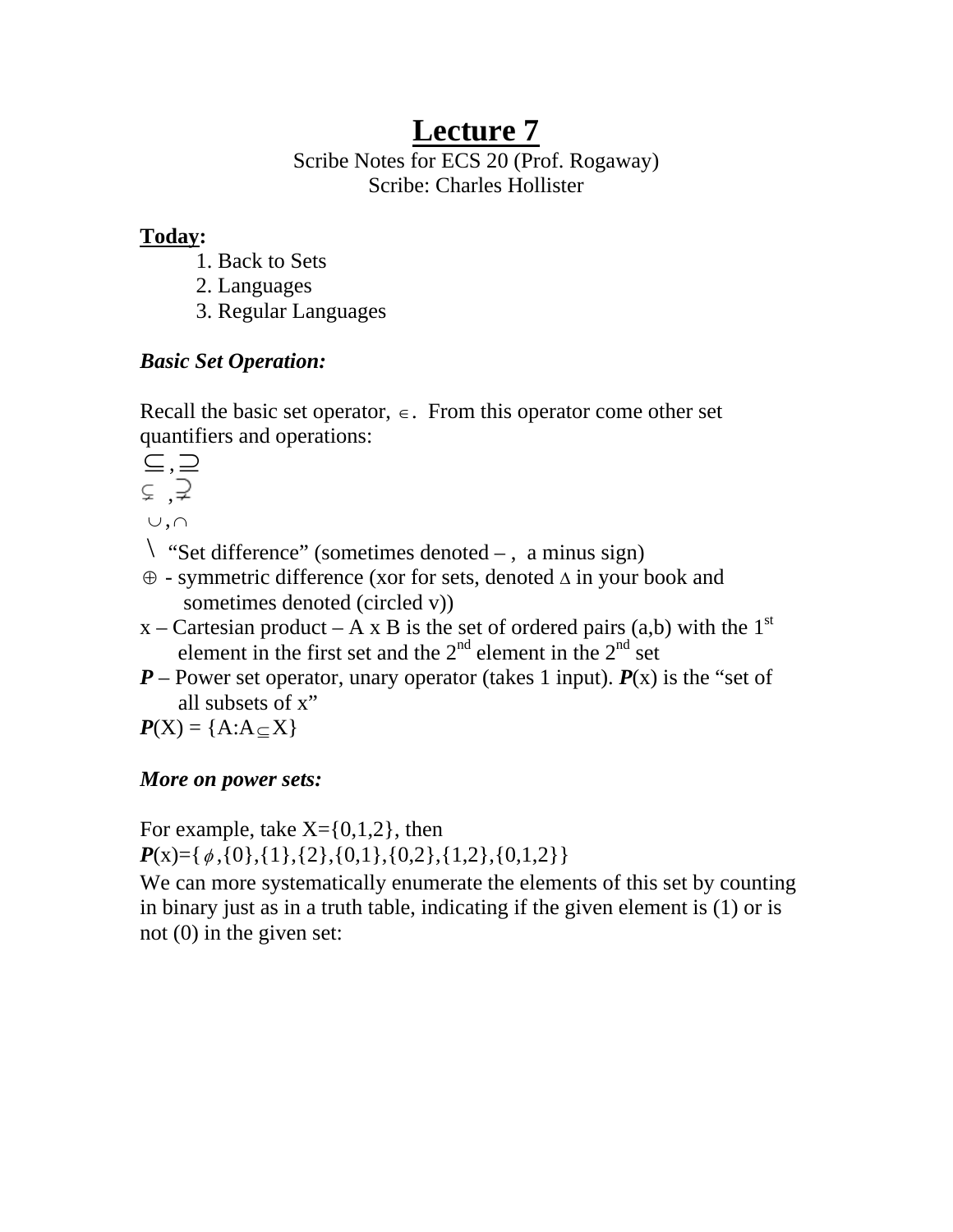| $\lq\lq\lq\lq\lq\lq$ | "1" | ``0" |             |
|----------------------|-----|------|-------------|
| 0                    | 0   | 0    | $\phi$      |
| 0                    | 0   | 1    | ${0}$       |
| $\theta$             | 1   | 0    | ${1}$       |
| 0                    | 1   | 1    | $\{0,1\}$   |
| 1                    | 0   | 1    | ${0,2}$     |
| 1                    | 1   | 0    | ${1,2}$     |
| 1                    |     | 1    | $\{0,1,2\}$ |

(Aside - Prof. Rogaway mentioned in class that we should structure our truth tables by counting in binary in the usual order, like above, as good practice for readability and to be systematic)

Notice in the table that the power set of X had 8 values in it. In general, if X is finite, then  $|P(X)| = 2^{|X|}$ . Indeed sometimes  $P(X)$  is written  $2^{\overline{X}}$  as a reminder of how big this set is.

As another example, we talked abput  $P(N)$ , where N is the set of natural numbers.

#### *Using the other set operators:*

Next, to help improve or facility with the operators on sets, we asked if the following claim is true or false:

$$
(A \setminus B) \setminus C = A \setminus (B \setminus C)
$$



We can see from the diagram that the statement is *false*. Instead, based on inspection, it would appear that:

$$
(A \setminus B) \setminus C = A \setminus (B \cup C)
$$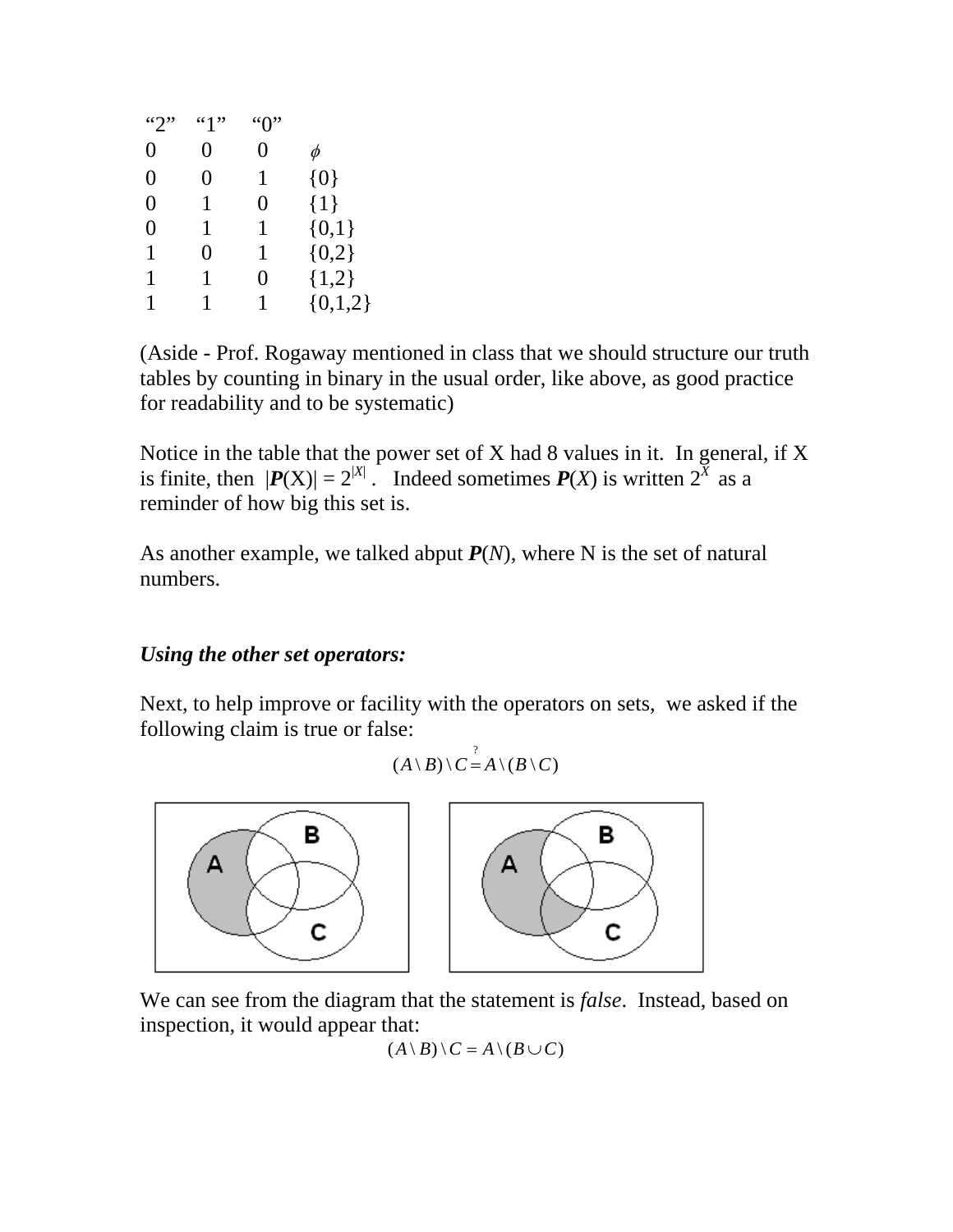**Proof**: It is common to show set-equalities by arguing both inclulusions. But here we will do it all at once:

 $x \in (A \ B) \setminus C$  iff  $x \in A \ B \wedge x \notin C$  iff  $(x \in A) \land (x \notin B) \land (x \notin C)$  iff  $x \in A \land \neg x \in B \land \neg x \in C$  iff  $x \in A \land \neg(x \in B \lor x \in C)$  iff  $x \in A \land \neg(x \in B \cup C)$  iff  $X \in A \setminus (B \cup C)$ 

#### *Set vocabulary definitions*

A few more words we often use:

- singleton set – a set with only one element.

- the empty set is the set with no elements. Denoted  $\varnothing$ . Note this symbol is not the same as a Greek letter phi. (Indeed I believe the origin is Norwegian).

 - We define |A| as the number of elements in A (or cardinality of A), also written  $n(A)$  and  $#A$ 

-Sets A and B are disjoint if A and B share no elements, ie, if their intersection is empty..

Classmate question – Does the "if" in the definition imply iff? Answer – yes, definitions **always** "iff" when "if" is used.

# *Some formal language theory*

 $\Sigma$ - an alphabet – an alphabet is a finite, nonempty set. Eg,  $\{0, 1\}$ ,  $\{a, b\}$ ,  $\{0,1,2,3,4,5,6,7,8,9\}, \{1\}, ASCII - these are all alphabets. Elements in an$ alphabet are called *characters* (or sometimes *symbols*).

 $-Is \oslash an$  alphabet? NO, it is empty. An alphabet must be nonempty.

 - is **N**, the set of natural numbers, an alphabet? No, it is infinite. An alphabet must be finite.

A string is a finite sequence of characters. The characters all come from some understood alphabet.

# *Examples and more definitions*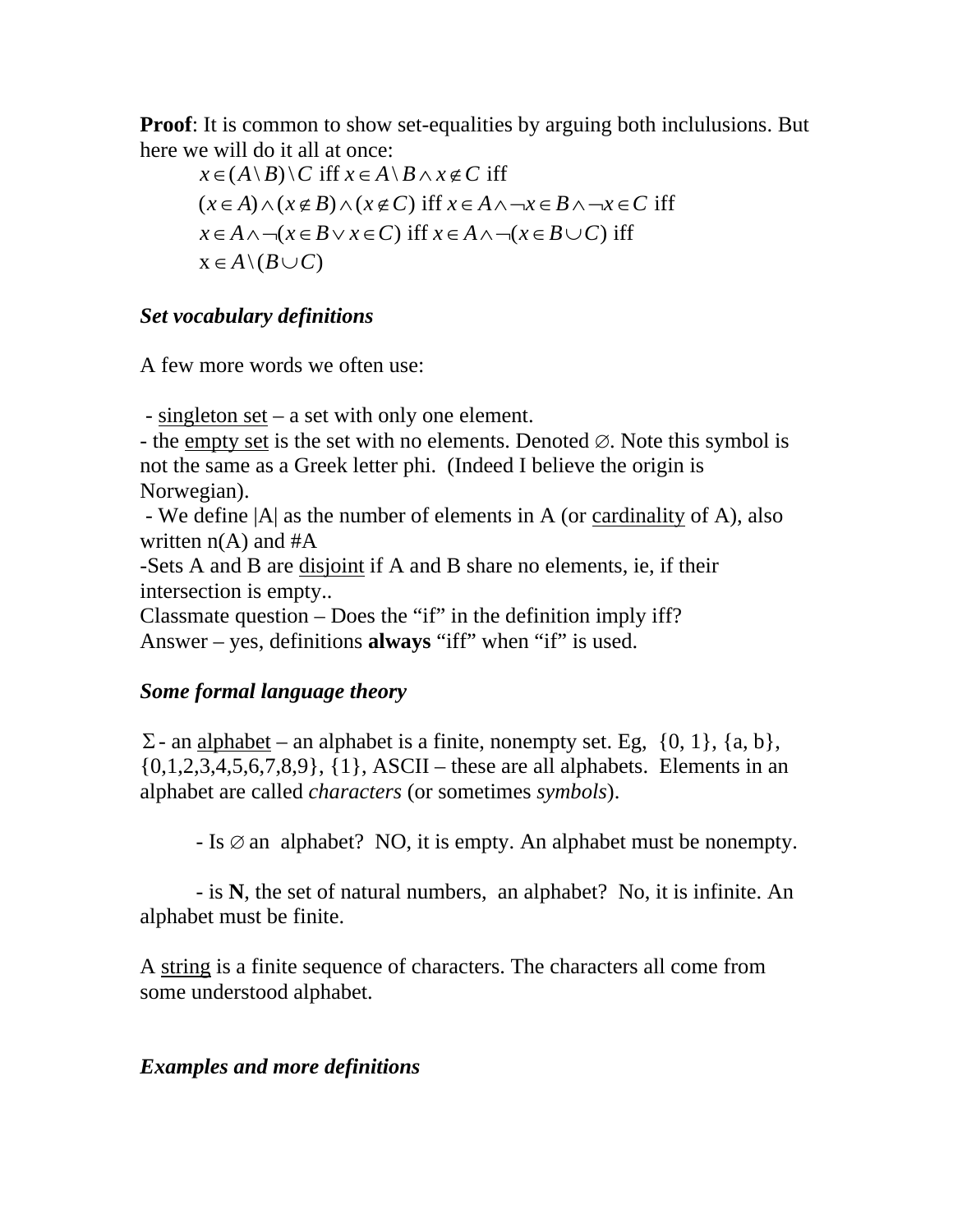$\Sigma^*$  represents **all** the strings over the alphabet  $\Sigma$ . This is an infinite set. But all the elements in this infinite set are strings of finite length. If

 $\Sigma = \{0,1\}$ 

Then

 $\Sigma^* = {\varepsilon, 0, 1, 00, 01, 10, 11, 000, \ldots, 111, 0000, \cdots}$ 

In this case,  $\varepsilon$  represents the "empty string". It is the unique string of length 0. In the case of the English alphabet:

 $\Sigma = \{a, \ldots, z\}$ 

 $\Sigma^*$  contains dog, fish,  $\varepsilon$ , *etc* 

Suppose *x* and *y* are strings,  $x, y \in \Sigma^*$ ,

- Then  $x \circ y = xy$  denotes the characters of *x*, in order, followed by the characters of *y*, again in order This is known as the concatenation operator; we have concatenated the two strings.

Consider  $x = \text{dog}, y = \text{fish}, \text{then } xy = \text{dogfish}.$ 

- The symbols  $| \dots |$ , when applied to strings, as in  $|x|$ , denotes the *length* of the string *x*. So the symbol has a different meaning when applied to sets and strings.

- True or False? A string exists of length  $\infty$ . False, strings are finite.

- True or False? There exists a unique string of length 1. The answer depends upon the set. For  $\Sigma = \{1\}$ , the unary alphabet, it's true. For alphabets with 2 or more characters, it is false.

- The exponential operator in strings is defined as in  $1^3 = 111$ , or more generally,  $x^n = x x^{n-1}$  for  $n > 0$  and  $x^0 = \varepsilon$ .

- The reason we define the  $0^{th}$  power as the empty string, is so the last statement holds true for *n*=1, i.e.  $\mathcal{X}^1 = \mathcal{X} \circ \mathcal{E} = \mathcal{X}$ .

- For the length operator, the following holds:  $|xy| = |x| + |y|$ . Clear?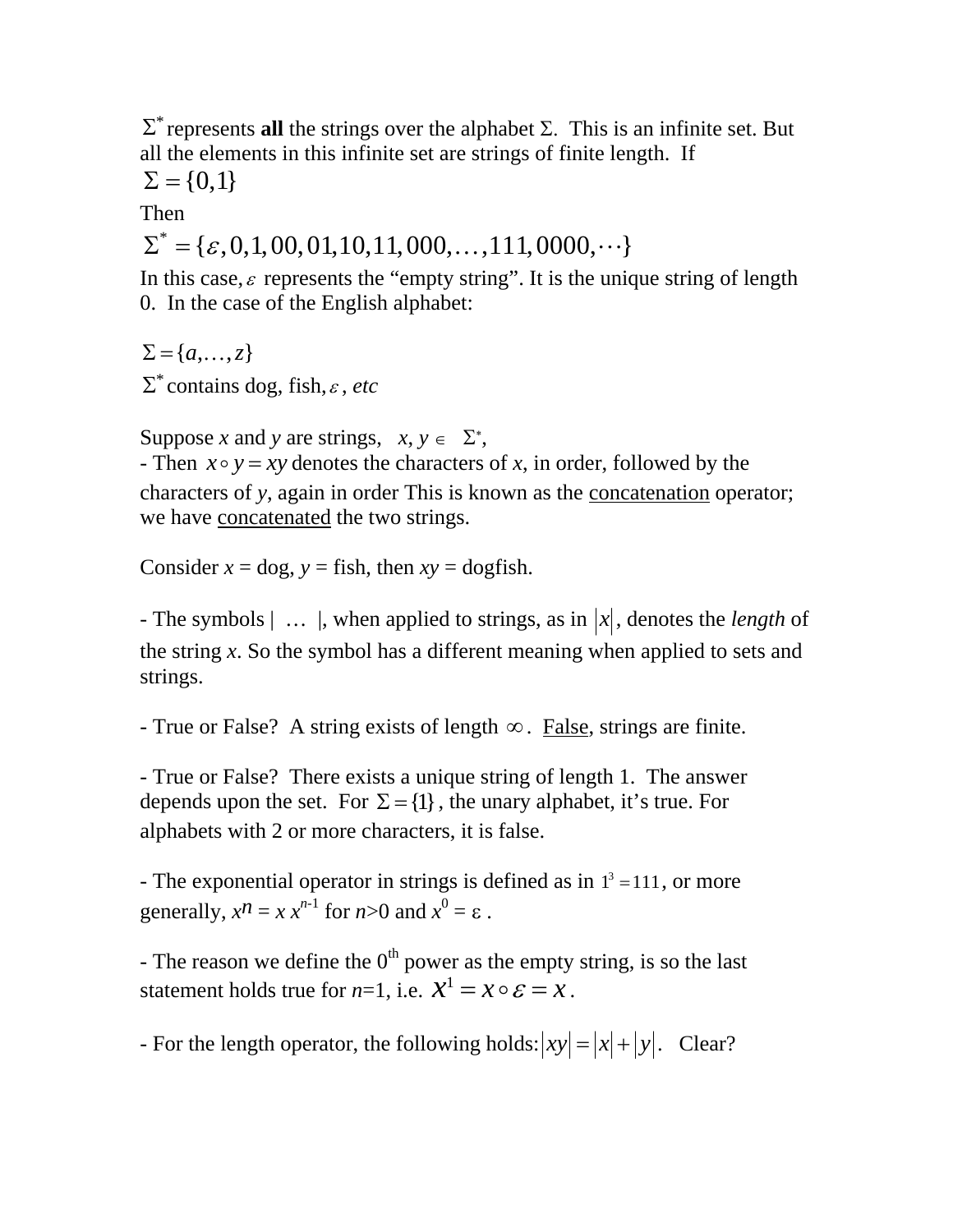- *x*[*i*:*j*] is often used to represent *substring* of *x* starting at position *I* and ending at position *j*, where  $i \ge 1$ ,  $j \le |x|$ .

For example,  $x=101101$ ,  $|x|=6$ ;  $x[2:5]=0110$ 

 $X<sup>R</sup>$  is used to represent the "reversal" of X.  $(cat)^R = \text{tac}, (\text{hello})^R = \text{olleh}$ 

If  $x = x^k$  the we call *x* a *palindrome*.

True or False – Palindromes are all of even length. False, consider "1".

0 is both a character and a string:  $0 \in \Sigma$  $\varepsilon$  is only a string it is not a character. 01 is likewise a string, it is not a character.

Language – A set of strings, all over the same alphabet.

 $\Sigma = \{0,1\}$ 

This is a language. It is also an alphabet. All of the following are examples of languages:

 $L = {\varepsilon, 00, 01, 10, 11, 0000, 0001 \cdots} = {x \in \Sigma^* : |x| \text{ is even}}$  $L = \{1^p : p \text{ is prime}\} = \{11,111,11111,111111, \dots\}$  $L = {x \in {0,1}}^*$ : x represents a prime number, no leading zeroes, written in binary}  $=\{10,11,101,111,1011\}$ 

 $L = \{dog, cat, fish\}$ 

Languages can be finite or infinite.

Languages are sets, so set operators apply to languages. For example: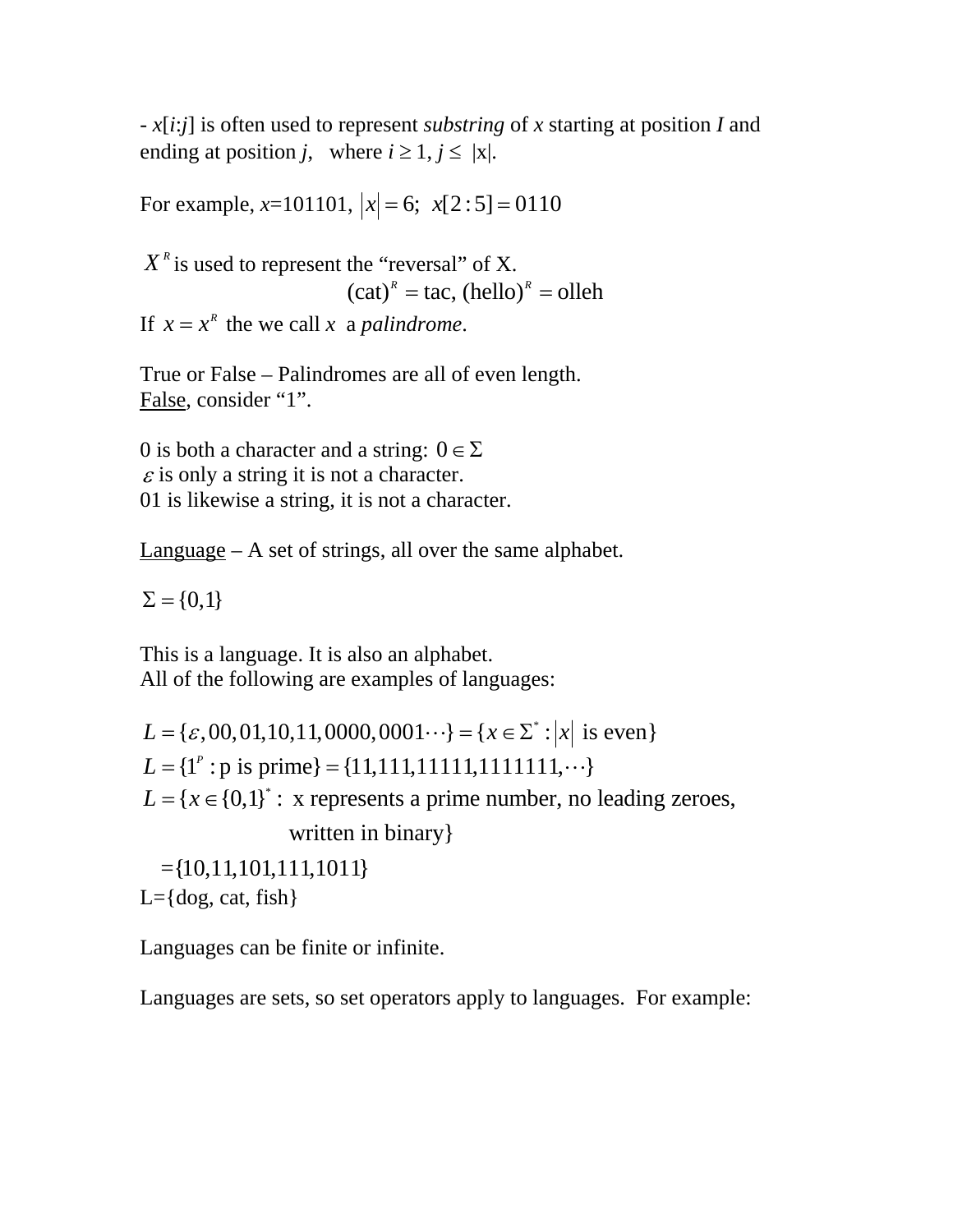$$
L_1 = \{ \text{dog, cat,fish} \}
$$
  
\n
$$
L_2 = \{ \text{dog,frog} \}
$$
  
\n
$$
|L_1 \cup L_2| = 4
$$
  
\n
$$
|L_1 \setminus L_2| = 2
$$
  
\n
$$
|L_1 \oplus L_2| = 3
$$

The concatenate function can be lifted to apply to language; when  $L_1$  and  $L_2$ are languages,  $L_1$ ,  $L_2$  is defined as all the combinations of a string from  $L_1$ followed by a string from  $L_2$ . That is,

$$
L_1L_2 = L_1 \circ L_2 = \{ xy \mid x \in L_1, y \in L_2 \}
$$

With the set we have written above,  $L_1 L_2 = \{ \text{dogdog}, \text{dogfrog}, \text{catalog}, \text{caffrog}, \text{fishdog}, \text{fishfrog} \}$ 

True or False:  $\emptyset$  is a language.

True – all its elements are strings (that is, all 0 of them).

 $L\varnothing = \varnothing L = \varnothing$ 

 $\{\varepsilon\}$  is also a language – the singleton language containing just the empty string. Clearly

 $L{ \varepsilon } = L$ 

as

 $x \varepsilon = \varepsilon x = x$ 

Student question: is  $\varepsilon$  in every language? Answer, No, we can choose to have it in a given language or not.

 $x^0 = \varepsilon$  $L = \{1^i : i \text{ is even}\} = \{\varepsilon, 11, 1111, 111111\}$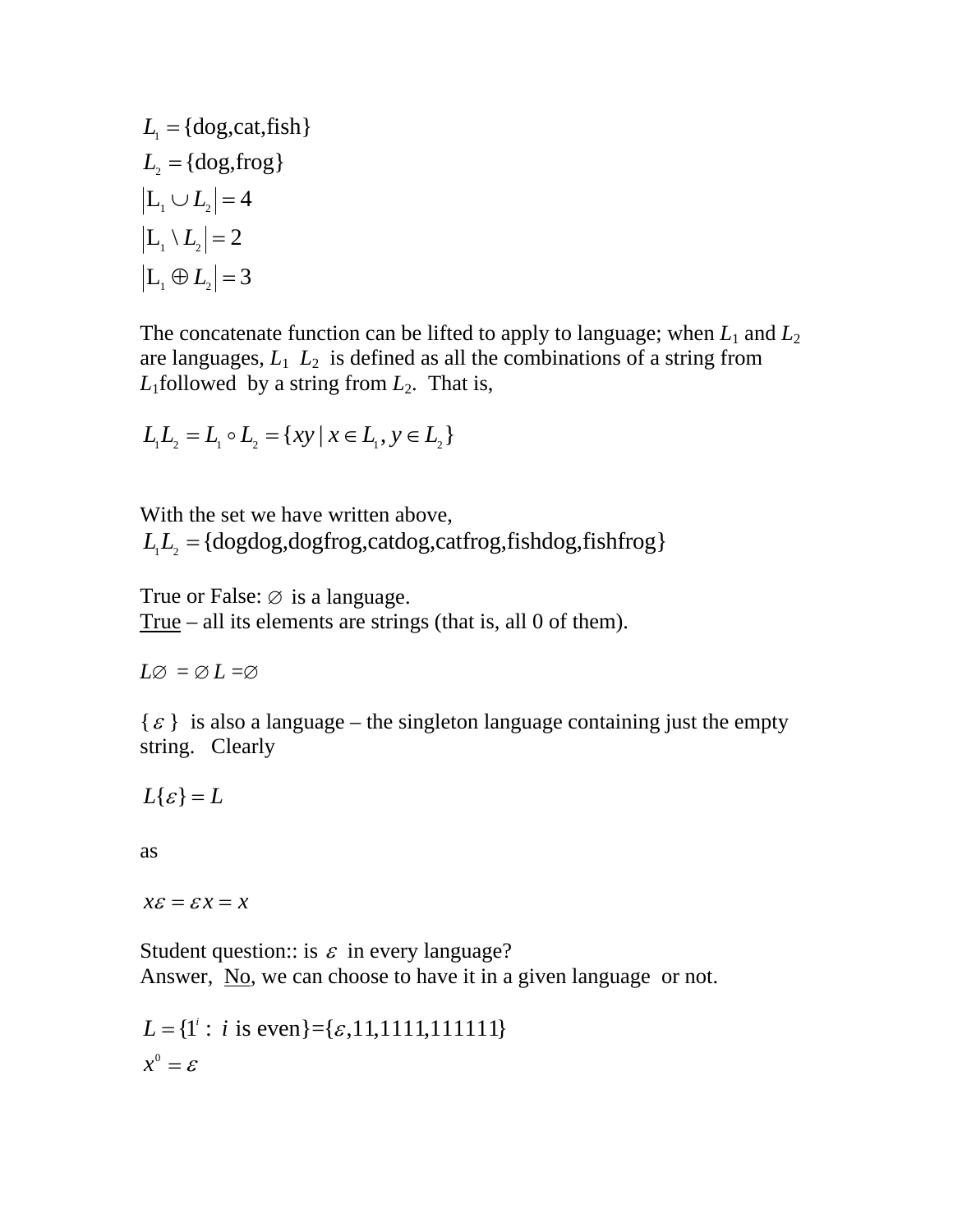We can write  $L^2$  for *L L*, and  $L^3$  for *L L L*, etc. For the example just given, when *L* is all the even length strings of 1's, what is  $L^2$  and  $L^3$ . Just *L*.

*True or False:* if *L* contains the empty string, the *LL'* contains all of *L'*. True.

Taking it a step further, we can represent all the strings formed by

concatenating string from the language as  $L^*$ 0 *i i*  $L^* = \bigcup L^i$  $=\bigcup_{i\geq 0}$ 

In order for that definition to make sense, we need to define  $L^0$ .  $L^0 = {\varepsilon}$  is the only way to sensibly do this. If, for example we had set this to the emptyset, then *L*\* would always be empty, which would be bad.

Say  $L = \{\text{dog,cat}\}\$ . Then  $L^* = \{\varepsilon, \text{cat, dog, cated, catdog, dogcat, dogdog}\}\$ . …}

 ${0,1}^* = {\varepsilon, 0,1,00,01,10,11,000 \cdots }$ 

Just what we said earlier, but now seen from a more general light.

# *Why are computer scientists interested in languages?*

We can imagine a model for a computer program with an input of a string *X.* We define the language associated to the program by saying that  $x \in L \Leftrightarrow M(X)$  says "yes"



That is to say, the computer program could decide if an input was part of the language. In this way, Languages correspond to decision questions. For example, a computer could take the input of a language X, and decide if the string represented by *X* is prime.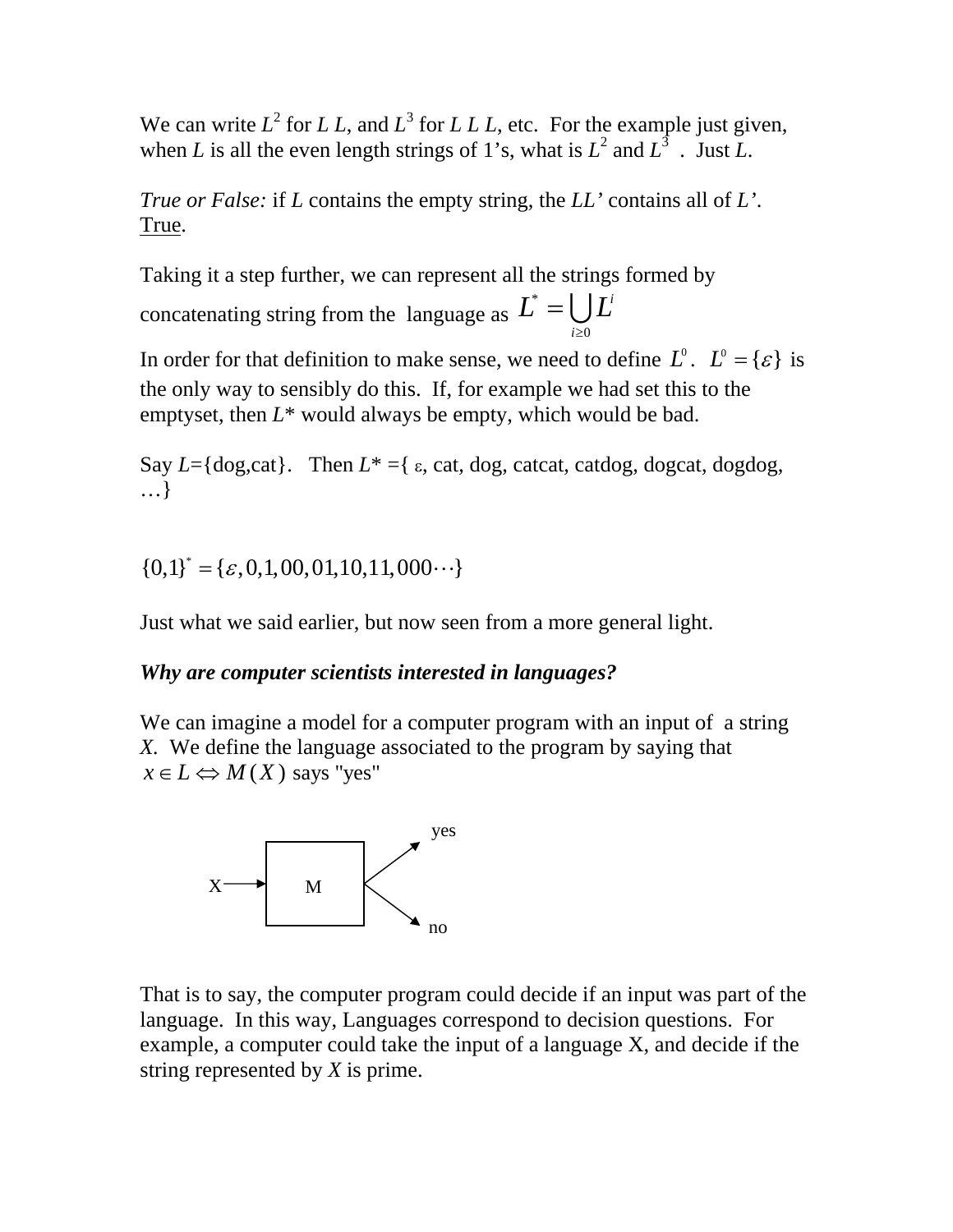

We can illustrate this as follows:



The program is splitting the universe into two sets: those it says "yes" to (they are in the language) and those that it says "no" to (they are not in the languge).

When the language *L* is finite, it is conceptually easy to write a program to decide it: just look it up in a table.

Other languages seem easy, too. For example,

 $L_1 = \{1^i : i \text{ is even}\}\$ is an "easy" language to make a machine to decide. One sense in which it is easy is that there's a short piece of notation that a machine could interpret that would describe that language. The short piece of notation I have in mind is this:  $(11)^*$ . This notation is supposed to mean "the string 11, repeated any number of times".

 $L_2 = \{1^p : p \text{ is prime}\}\$ is a much harder language to describe. It doesn't seem like we could describe it by a short string using symbols like concatenation and union and this star operator.

# Regular Languages

We will consider the kinds of languages that can be described using the following special symbols: